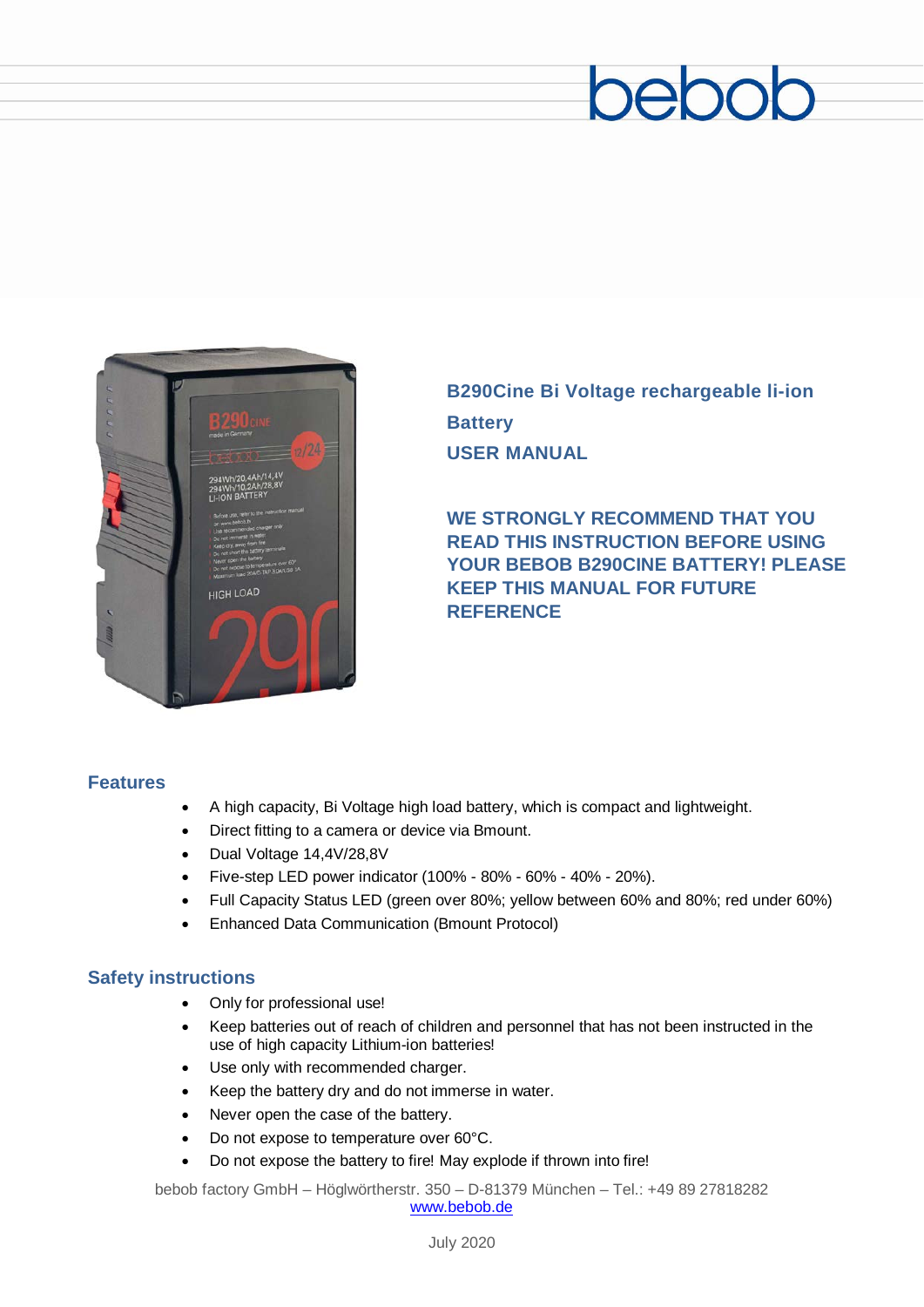- Maximum Load 20.0A (under 14,4V and 28,8V)
- Do not put the battery on a device when the red charging LED flashes.
- Handle with care! Do not throw! Do not drop!

#### **Charging**

- Never load unattended
- Wait 30 Minutes after discharge before you put the battery on a charger.
- The bebob B290CINE battery can be charged with an external Bmount bebob charger (or equivalent).
- Approximate charge time may vary depending on charger and temperature.
- bebob B290CINE can be charged in ambient temperature for optimum performance at 10°C - 30°C.
- bebob B290CINE batteries can be recharged in any charge condition.
- Fuel Gauge Flashing led indicates State of Charge during Charging Process.

#### **Discharging**

- Maximum load is 20.0A. When using the battery with video or lighting equipment, power consumption of the equipment must be 20.0A or below. For the protection of the battery, a load of 20.0A or over may activate the internal protection circuit and stop supply of power. In this case the Fuse will self-rest after a couple of minutes
- The battery can be used in ambient temperature of  $20^{\circ}$ C +  $55^{\circ}$ C.
- Never connect several B290CINE in series

#### **Storage**

- Storage temperature range is  $20^{\circ}$ C ~ +  $35^{\circ}$ C (<85% humidity).
- To store the battery for a long period (longer than 4 Weeks), the battery should be charged between 50% and 75%. The battery should be recharged every 4 Weeks.
- After storage some self-discharge will occur. Before re-use it is advisable to recharge the battery fully.

#### **Warranty**

- The B290CINE is covered by a 2 years unconditional warranty on all parts, except the cells.
- The cells are covered by a 2-year warranty, 80% of the original capacity.
- For warranty issues or if you have any additional questions, please contact the appropriate bebob distributor listed at [www.bebob.de.](http://www.bebob.de/)

#### **Disposal**

• The B290CINE battery has to be disposed within a dedicated collection container for used device batteries. Please be aware that only empty batteries are allowed for disposal in collection containers. In case the battery is not completely discharged, precautions against a potential short-circuit have to be taken.

bebob factory GmbH – Höglwörtherstr. 350 – D-81379 München – Tel.: +49 89 27818282 [www.bebob.de](http://www.bebob.de/)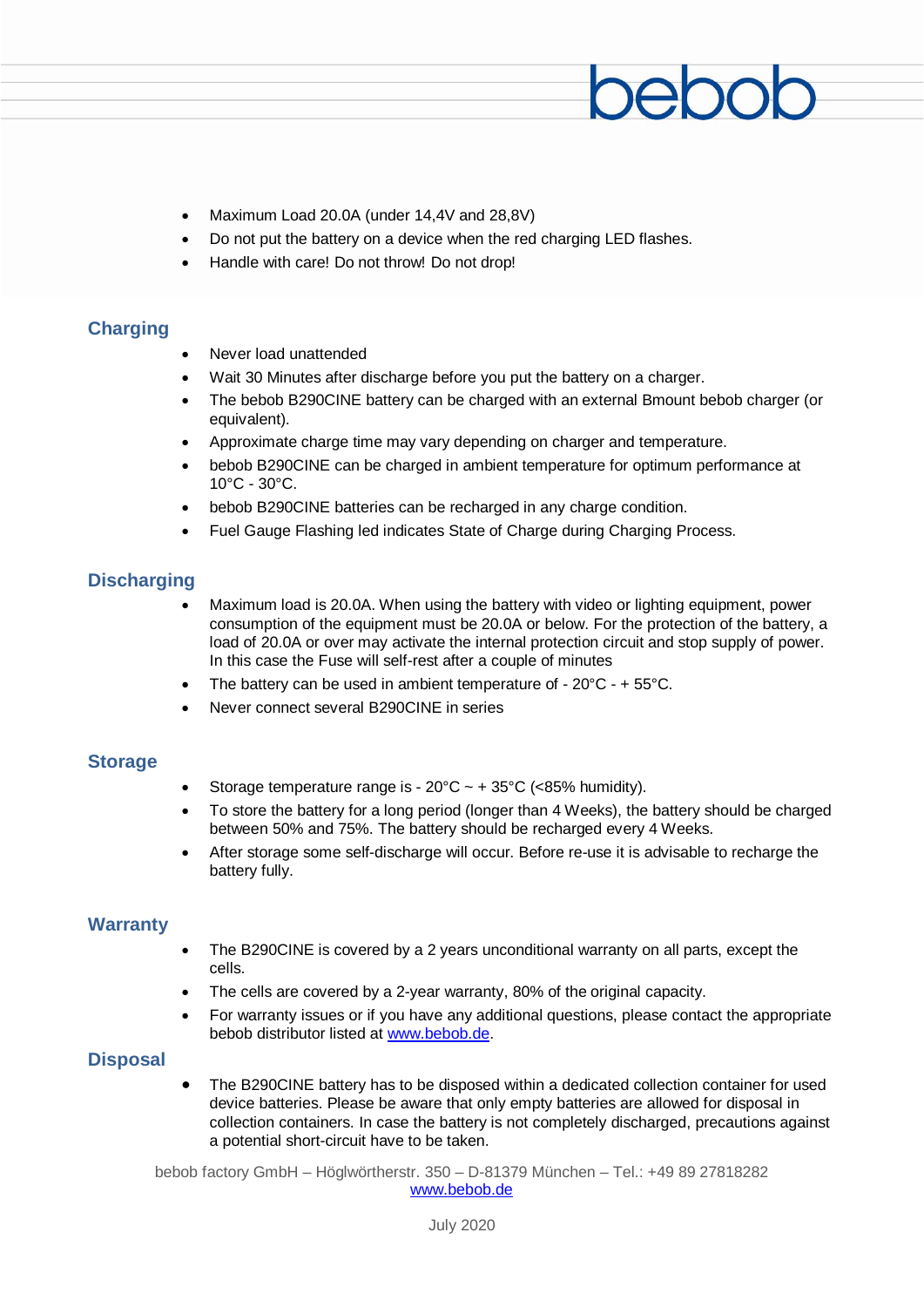### **Specifications**

| <b>Model</b>                  | B290CINE                                               |
|-------------------------------|--------------------------------------------------------|
| <b>Mount</b>                  | <b>Bmount</b>                                          |
| Capacity                      | 294Wh                                                  |
| Voltage                       | 14,4V / 28,8V DC                                       |
| <b>Maximum Output Voltage</b> | 16,8 V / 33,6V DC                                      |
| <b>End Voltage</b>            | 12,0 V /24,0V                                          |
| Cells                         | Lithium-Ion Trimix HL made in Japan                    |
| Max. Discharge Current        | 20.0A                                                  |
| <b>Twist D-Tap</b>            | 13,2V max 2,5A                                         |
| <b>USB Port</b>               | 5V, 1.0A                                               |
| <b>Fuel Gauge</b>             | 5-Step LED                                             |
| <b>Status</b>                 | Green: Full Capacity over 80%                          |
|                               | Yellow: Full Capacity between 60 and 80%               |
|                               | Red: Full Capacity under 60%                           |
| Weight                        | 1.45 Kg                                                |
| Dimensions (WXHXD)            | 94x144x77mm                                            |
| Chargers                      | Bebob Bmount or Equivalent                             |
| Charging time (bebob BS2/BS4) | 6 Hours                                                |
| <b>Operating Temp. Range</b>  | Charge: $+10^{\circ}$ C ~ $+30^{\circ}$ C recommended  |
|                               | Discharge: - $20^{\circ}$ C ~ + $55^{\circ}$ C         |
|                               | Storage:- $20^{\circ}$ C ~ + 35 $^{\circ}$ C (<85% RH) |

bebob

bebob factory GmbH – Höglwörtherstr. 350 – D-81379 München – Tel.: +49 89 27818282 [www.bebob.de](http://www.bebob.de/)